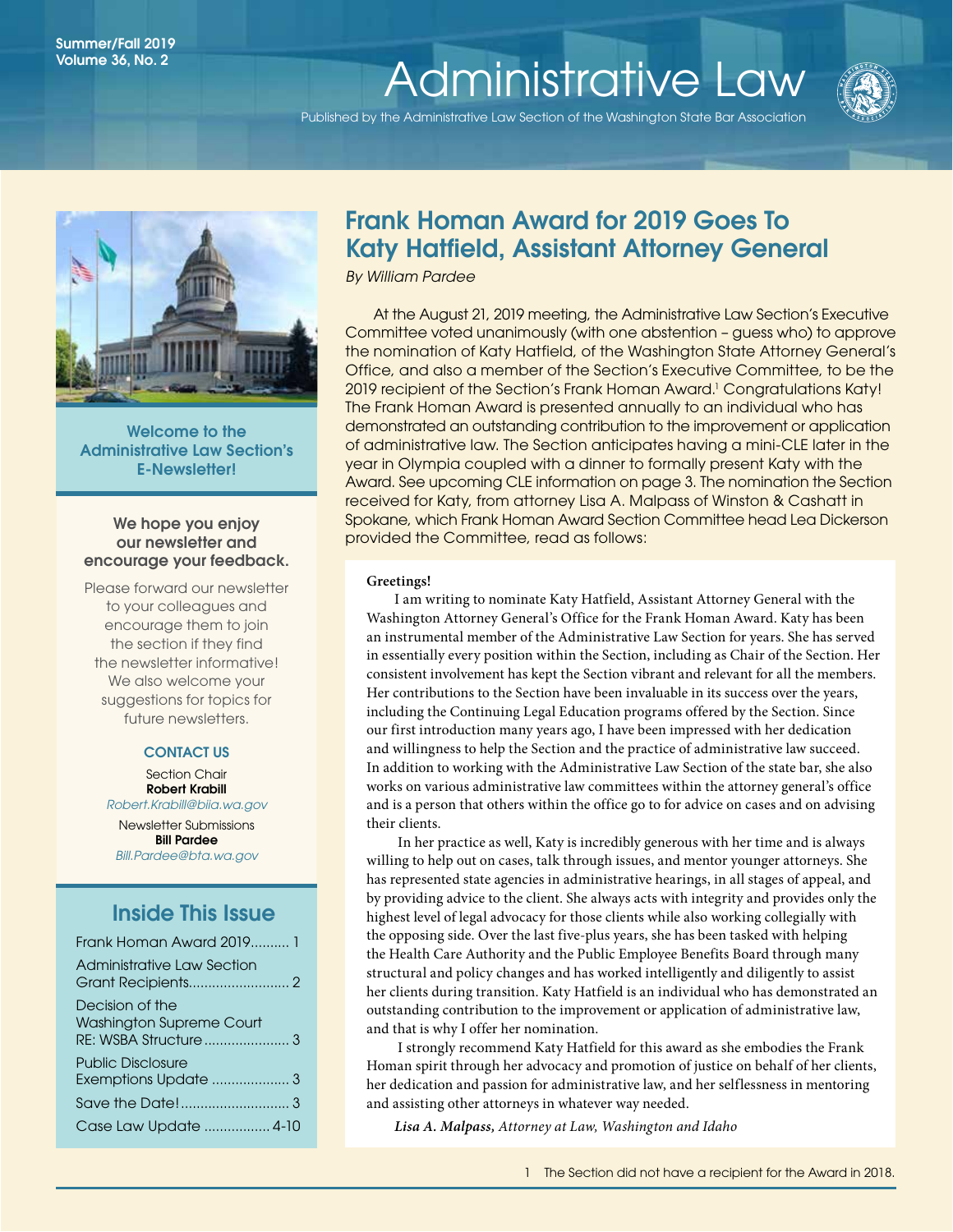WSBA Administrative Law Section Executive Committee Officers & At-Large Members 2019-2020

| <b>Officers</b>                                                                                                                                                                 |                                                                                                                                                                                                                                |
|---------------------------------------------------------------------------------------------------------------------------------------------------------------------------------|--------------------------------------------------------------------------------------------------------------------------------------------------------------------------------------------------------------------------------|
| Chair<br>Robert Krabill<br>Chair-Elect<br>Eileen Keiffer                                                                                                                        | Treasurer<br><b>Katy Hatfield</b><br>Secretary<br><b>Richelle Little</b><br>Immediate Past Chair<br>Jonathon Bashford                                                                                                          |
| <b>At-Large Members</b>                                                                                                                                                         |                                                                                                                                                                                                                                |
| Hon, Robert<br><b>Murphy</b><br>$(2017 - 2020)$<br><b>Robert Rhodes</b><br>$(2019 - 2020)$<br><b>Chad Standifer</b><br>$(2017 - 2020)$<br><b>Scott Boyce</b><br>$(2018 - 2021)$ | Lea Anne<br>Dickerson<br>$(2018 - 2021)$<br><b>Susan Pierini</b><br>$(2018 - 2021)$<br><b>Margie Gray</b><br>$(2019 - 2022)$<br><b>Alexis Hartwell-</b><br>Gobeske<br>$(2019 - 2022)$<br><b>Bill Pardee</b><br>$(2019 - 2022)$ |
|                                                                                                                                                                                 | <b>Committee Chairs</b>                                                                                                                                                                                                        |
| CLE<br>Eileen Keiffer &<br>Robert Krabill                                                                                                                                       | <b>Publications and</b><br><b>Practice Manual</b><br>Gabe Verdugo*                                                                                                                                                             |

*[Robert Krabill](https://www.mywsba.org/PersonifyEbusiness/LegalDirectory/LegalProfile.aspx?Usr_ID=000000031694)* Diversity and Outreach Co-Chairs *[Alexis Hartwell-](https://www.mywsba.org/PersonifyEbusiness/LegalDirectory/LegalProfile.aspx?Usr_ID=000000047222)*

 $\epsilon$ 

Legislative *[Richard Potter\\*](https://www.mywsba.org/PersonifyEbusiness/LegalDirectory/LegalProfile.aspx?Usr_ID=19196)* Young Lawyer Liaison *[Michael Addams\\*](https://www.mywsba.org/PersonifyEbusiness/LegalDirectory/LegalProfile.aspx?Usr_ID=000000047799)*  (2018-2020)

**Newsletter** *[Bill Pardee](https://www.mywsba.org/PersonifyEbusiness/LegalDirectory/LegalProfile.aspx?Usr_ID=000000031644)*

*[Gobeske](https://www.mywsba.org/PersonifyEbusiness/LegalDirectory/LegalProfile.aspx?Usr_ID=000000047222) & [Robert Rhodes](https://www.mywsba.org/PersonifyEbusiness/LegalDirectory/LegalProfile.aspx?Usr_ID=000000031089)*

Board of Governors Liaison *[Bryn Peterson](https://www.mywsba.org/PersonifyEbusiness/LegalDirectory/LegalProfile.aspx?Usr_ID=000000030261)\**

\*Non-voting member

The Administrative Law Section welcomes articles and items of interest for publication. The editors and Executive Committee reserve discretion whether to publish submissions.

Send submissions to: Bill Pardee (*[Bill.Pardee@bta.wa.gov](mailto:Bill.Pardee%40bta.wa.gov?subject=Administrative%20Law%20Section%20Newsletter)*).

This is a publication of a section of the Washington State Bar Association. All opinions and comments in this publication represent the views of the authors and do not necessarily have the endorsement of the Association or its officers or agents.

Layout • Sutherland Design Works [brittsutherland@comcast.net](mailto:brittsutherland%40comcast.net?subject=WSBA)

# 2018 Administrative Law Section Grant Recipient Kenzie Legg Reflects On How the Grant Facilitated Her Study of Administrative Law

### *By William Pardee*

Recipient in 2018 of a grant/scholarship from Administrative Law Section, Kenzie Legg, third-year law student and a J.D./LL.M. candidate for 2020 at the University of Washington School of Law, reflected on how the grant enabled her study of administrative agencies and how they operate, and provided the following summary:

This past year's scholarship recipient was Kenzie Legg, a third-year J.D./LL.M. student at the University of Washington School of Law. She has been highly involved in a variety of positions at UW Law, from being the co-president of the International Law Society; a member of the Board of Directors of the Public Interest Law Society, a nonprofit focused on raising funds for public interest work; an active member of the International Human Rights Clinic; and the executive online editor of the Washington Law Review.

Kenzie has served as an intern at a variety of institutions ranging from the Attorney General's Office in Seattle, to several small criminal defense firms in Spokane, to a variety of nonprofit organizations including Landesa, World Relief, and the Allen Institute. In her spare time, she enjoys reading and enjoying the beauty of the Pacific Northwest.

The scholarship from the WSBA Administrative Law Section was instrumental in permitting her to begin to dive into the world of administrative agencies. Because of the grant, she was able to focus on pursuing public interest work, and she spent the summer working as a volunteer law clerk at the Attorney General's Office in Seattle, in the Labor and Industries Division (LNI). The LNI division represents and advises the Department of Labor and Industries regarding the state's industrial insurance program, workers' compensation benefits, questions about fair wages and prevailing wage requirements, workplace conditions and safe work environments, contractor and building issues, crime victim claims, and other issues for workers and employers. This division handles a wide variety of cases from entry level to highly complex matters and has a robust appellate program.

Within LNI, Kenzie worked primarily with the team specifically focused on enforcing the Washington Industrial Safety and Health Act (WISHA) and other administrative regulations. Because of the grant, she gained substantial litigation experience through both preparing documents and attending proceedings. She drafted pleadings for administrative hearings and superior courts and briefing for the Court of Appeals. Her other contributions to LNI consisted of researching and briefing issues related to industrial safety, meeting with the client (the Department of Labor and Industries), preparing for hearings and depositions, and editing pleadings and drafting memoranda.

The experience of working within LNI was highly instructive as she pursued further avenues in her legal career. Most recently she has been undertaking the task of understanding export controls regulated by the Bureau of Industry and Security through the Export Administration Regulations. The experience she gained working with agencies at LNI with the help of the WSBA Administrative Law Section grant was invaluable in helping her slowly begin to understand the complexities of the administrative bodies that govern our actions.

C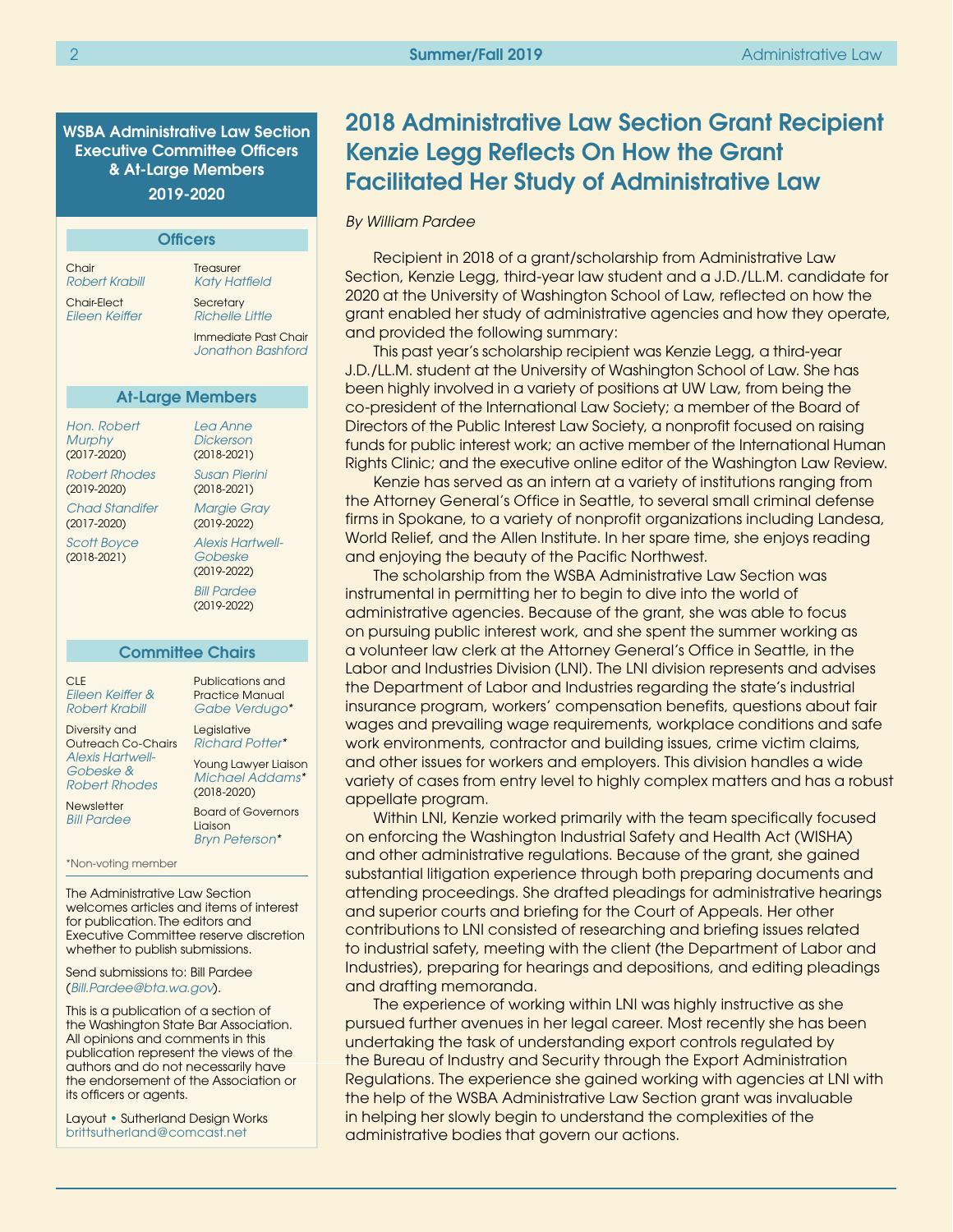# <span id="page-2-0"></span>2019 Administrative Law Section Grant Recipient Seth Alexander

#### *By William Pardee*

At the Administrative Law Section's June 8, 2019 retreat Executive Committee Member Susan Pierini announced that after reviewing ten applications for a \$5,000 grant/scholarship from the Section from students at all three law schools in the state of Washington, the Executive Committee voted to award the 2019 grant to Seth Alexander, who attends Seattle University School of Law. Seth has worked for the Unemployment Law Project and is currently working for the Northwest Justice Project as a Rule 9 intern. *Stay tuned for further information.* 

# Decision of the Washington Supreme Court RE: WSBA Structure

### *By Robert Krabill*

Dear Administrative Law Section Members:

Hyperlinked here: [www.wsba.org/docs/default-source/](https://www.wsba.org/docs/default-source/legal-community/committees/bar-structure-work-group/9-25-19-executive-director-and-wsba-bog-re-court-decision-on-work-group-recommendations.pdf?sfvrsn=7f3e0df1_0) [legal-community/committees/bar-structure-work-group/9-25-19](https://www.wsba.org/docs/default-source/legal-community/committees/bar-structure-work-group/9-25-19-executive-director-and-wsba-bog-re-court-decision-on-work-group-recommendations.pdf?sfvrsn=7f3e0df1_0) [executive-director-and-wsba-bog-re-court-decision-on-work-group](https://www.wsba.org/docs/default-source/legal-community/committees/bar-structure-work-group/9-25-19-executive-director-and-wsba-bog-re-court-decision-on-work-group-recommendations.pdf?sfvrsn=7f3e0df1_0)[recommendations.pdf?sfvrsn=7f3e0df1\\_0](https://www.wsba.org/docs/default-source/legal-community/committees/bar-structure-work-group/9-25-19-executive-director-and-wsba-bog-re-court-decision-on-work-group-recommendations.pdf?sfvrsn=7f3e0df1_0) are the Washington Supreme Court's formal decisions adopting all of the WSBA Structure Committee's recommendations, largely by a 5-4 margin. That includes keeping a unified Bar. It does not preclude inconsistent legislative action like we saw last session.

# Public Disclosure Exemptions Update

# *By Richard E. Potter*

The Code Reviser has updated its list of statutory exemptions to public records disclosure requirements to reflect 2019 legislation. The list is available at [www.atg.wa.gov/sunshine](https://www.atg.wa.gov/sunshine-committee)[committee.](https://www.atg.wa.gov/sunshine-committee) Scroll down to the "Public Disclosure Statutes" section. In the 2019 report, enacted bills from the 2019 session are highlighted in blue font.

# Help us Make this Newsletter MORE RELEVANT to Your Practice.

If you come across federal or state administrative law cases that interest you and you would like to contribute a summary (approx. 250 – 500 words), please email Bill Pardee at

# SAVE THE DATE: Upcoming Administrative Law Section CLEs

# *By William Pardee*

The Administrative Law Section, and most notably prior CLE Committee Chair Robert Krabill and current CLE Committee Chair Eileen Keiffer, are busy organizing and planning the following upcoming CLEs, which they hope you attend:

# FRIDAY, OCTOBER 25, 2019 Oregon and Washington Administrative Law Conference SeaTac Conference Center

Please join the WSBA Administrative Law Section for a full-day CLE bringing together practitioners from both Oregon and Washington with speakers from both states. Topics include cross boarder administrative law, multistate occupational licensing, judicial review, ex parte contacts with an ALJ, view from the OAH bench, the intersection of criminal and administrative law and the new interpretation for Title IX. Lunch will be provided for in-person attendees.

CLE credits: 6.5 (5.75 Law and Legal Procedure + .75 Ethics)

### MONDAY DECEMBER 9, 2019 "Faithless Electors" Robert Krabill The Mercato | Olympia

The Administrative Law Section plans to hold a CLE on "Faithless Electors," presented by Robert Krabill on December 9, 2019 from 6 p.m. to 7:30 p.m. at the Mercato in Olympia. The CLE will also be accompanied by the formal presentation of this year's Homan Award winner.

CLE credits: Approx. 1.5 hours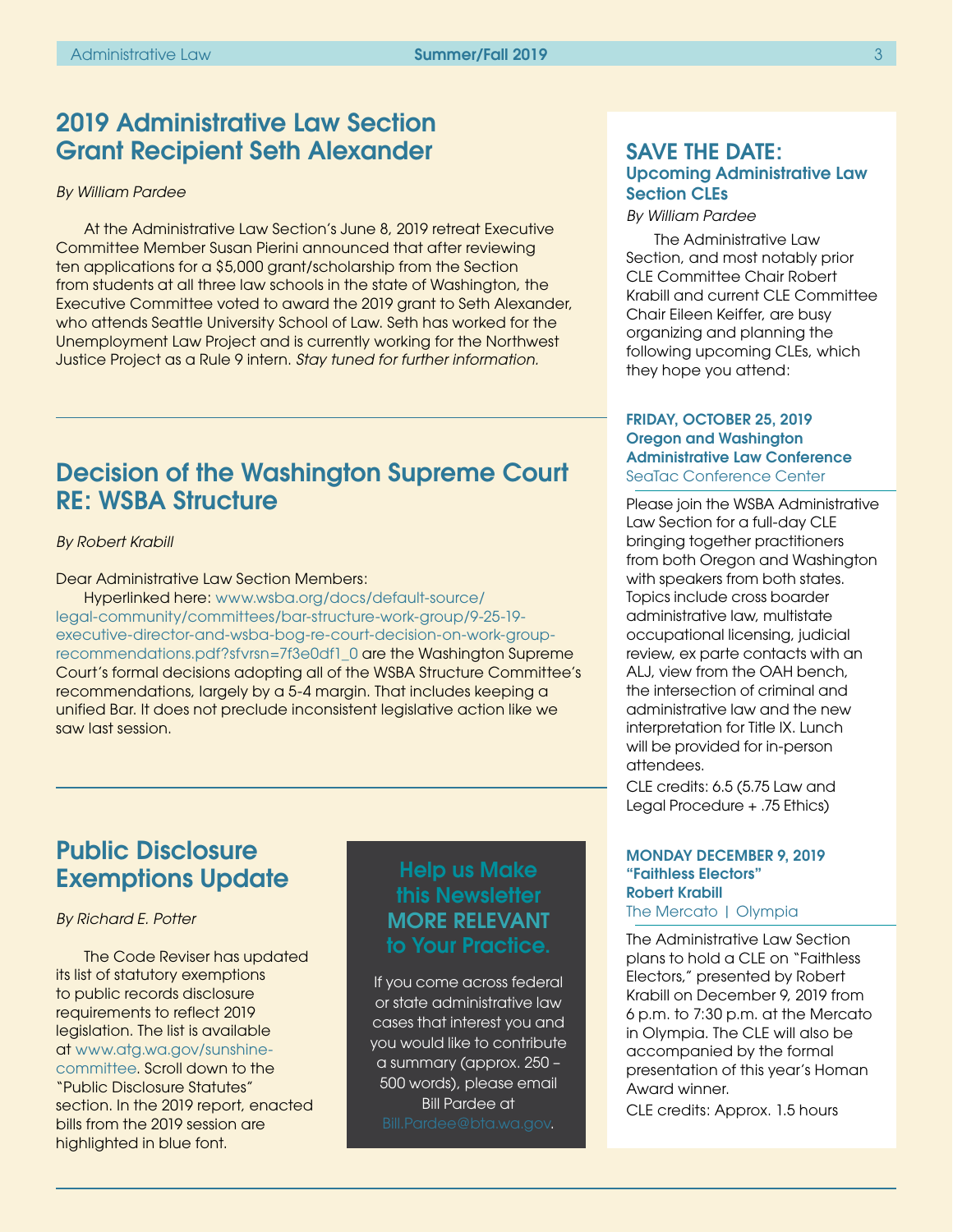# CASELAW UPDATE

Kisor v. Wilkie,

588 U.S. \_\_, 139 S.Ct. 2400, 204 L.Ed.2d 841 (2019) *By Eileen Keiffer*

Justice Kagan delivered the opinion of the Court. Kisor, a Vietnam War veteran, sought disability benefits from the Department of Veterans Affairs (VA). The VA's evaluating psychiatrist found he did not suffer from post-traumatic stress disorder (PTSD) and the VA denied Mr. Kisor benefits. Years later, Kisor sought to reopen his claim and a different psychiatric report concluded that he did suffer from PTSD. However, the VA granted Mr. Kisor benefits only from the date of his motion to reopen, rather than his date of first application.

Upon appeal of this decision, the Board of Veterans' Appeals (a part of the VA) affirmed, based upon the VA's interpretation of its rules regarding the definition of "relevant official service department records." The Court of Appeals for Veterans Claims affirmed the Board's for the same reason. The Court of Appeals for the Federal Circuit also affirmed, but did so based on *Auer*<sup>1</sup> deference to the Board's interpretation of the VA rules.

In *Auer*, the Secretary of Labor was faced with determining whether police captains were subject to overtime under the Fair Labor Standards Act. According to the relevant regulations, salaried workers are exempt from overtime protections; salaried workers being those whose compensation would not be subject to reduction due to variations in the quality or quantity of the work. A police department's manual provided officers could face their pay being docked for disciplinary infractions, leading to the question in Auer.

In *Auer*, the Court was faced with interpreting a regulation involving a choice between (or among) more than one reasonable reading. To apply a rule to an unanticipated situation requires a court to make a judgment call. Historically, the courts have deferred to the agency's determination when there is such a judgment call to be made.

In the case at hand, the Court narrowed the *Auer* deference doctrine, explaining that agency deference is only warranted in construing truly ambiguous rules, and that courts should not reflexively apply deference. When the reasons for the presumption do not apply, or there are countervailing reasons outweighing them, courts are not to give deference to an agency's reading. A reviewing court must first "exhaust all the 'traditional tools' of construction" before finding an agency regulation ambiguous (to wit, text, structure, history, and purpose of a regulation).

Even if genuine ambiguity remains, the agency's interpretation must still be reasonable for a court to defer to it. Mincing no words, Justice Kagan cautioned agencies: "[a]nd let there be no mistake: That is a requirement that an agency can fail."

Even reasonable agency readings of genuinely ambiguous rules may still not receive *Auer* deference. Instead, the courts must only defer to an agency when Congress would have so wanted. The interpretation must be the agency's "authoritative" or "official position" rather than an ad hoc statement not reflecting the agency's views.

Further, the interpretation must implicate the agency's substantive expertise, as this expertise is the basis for the presumption of deference. Judge Kagan noted that some interpretive issues may fall more naturally to the judiciary, rather than an agency, giving the example of one requiring clarification of a simple common-law property term, or one concerning the award of attorneys' fees.

Finally, to receive deference, an agency's reading of a rule must reflect fair and considered judgment. In other words, deference will not apply to convenient litigation position or post hoc rationalizations.

Applied to the case at hand, the Court found Kisor failed to establish that *Auer* deference is wrong. First, Kisor argued that *Auer* was inconsistent with the judicial review provision of the Administrative Procedure Act, arguing that deference thwarts meaningful judicial review of agency rules. The Court rejected this argument, however, because courts must apply all traditional methods of interpretation of a rule and only after that analysis, if a regulation remains ambiguous, may a court apply deference. "Most notably, a court must consider whether the interpretation is authoritative, expertise-based, considered, and fair to regulated parties. All of that figures as 'meaningful judicial review.'" The Court further held that applying deference is consistent with the judicial review section of the APA. Looking to the purpose of the APA, the court noted that the APA was not intended to change judicial review of agency action.

Kisor next argued that *Auer* circumvented the APA's rulemaking requirements. However, the Court noted it had rejected this argument previously,<sup>2</sup> as interpretive rules, even when given deference, do not have the force of law. The Court further noted that deference may only be applied to authoritative and considered judgments. The Court thus reasoned its new deference standard reinforces the ideas of fairness and informed decision making forming the basis for the APA.

The Court also rejected Kisor's policy argument that deference creates intentionally weak rules. The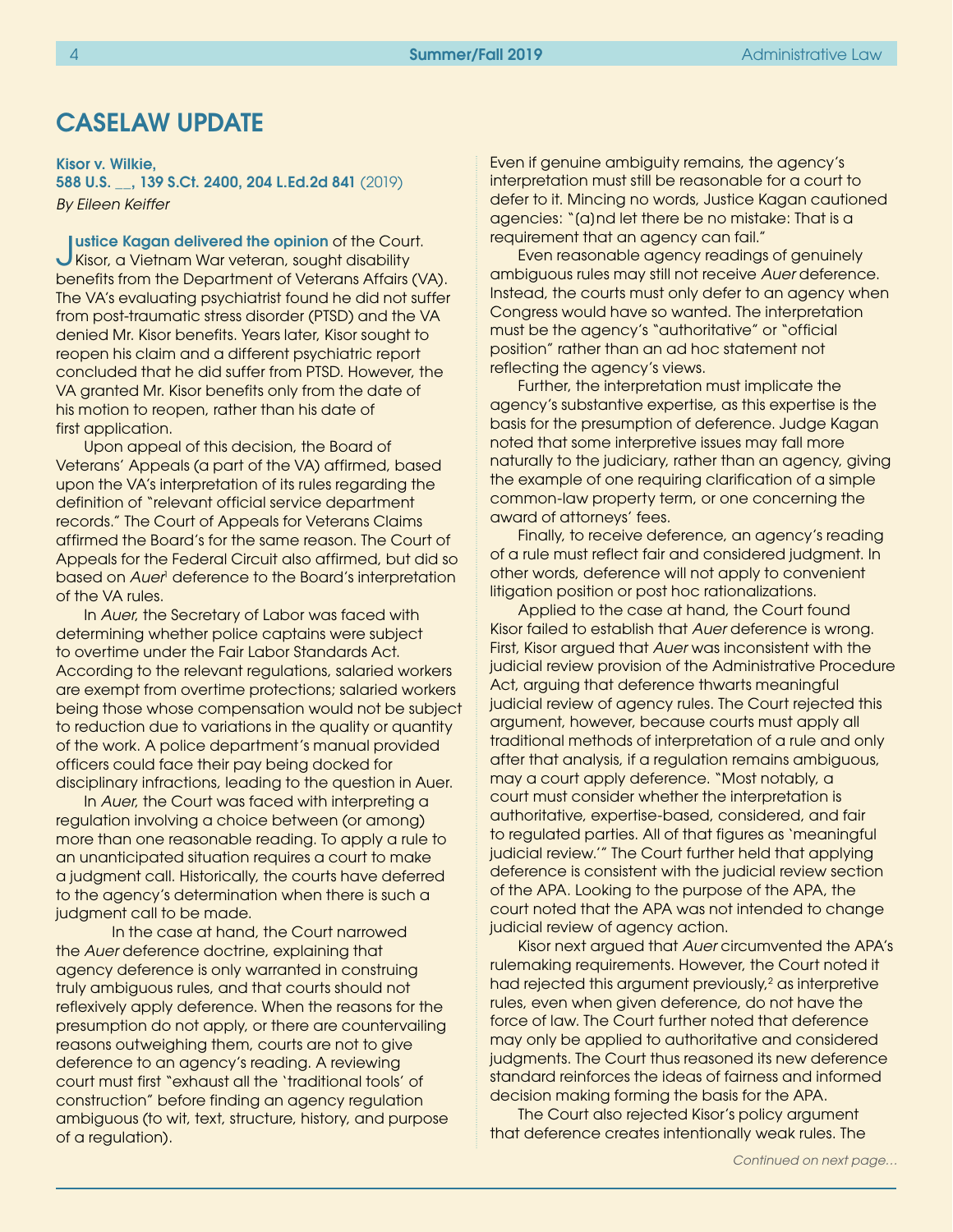#### Kisor v. Wilkie

Court rejected this argument as being inconsistent with experience, considering that precise rules are more efficient, serving both the regulator and the regulated.

Finally, the Court rejected Kisor's argument that deference violates separation of powers principles, by reiterating that the revised deference test ensures that courts retain a firm hold on its review function.

Applying the new deference standard to the facts of the case at hand, the U.S. Supreme Court found that the Federal Circuit erred in declaring the regulation ambiguous without using all of its interpretive tools and that the Federal Circuit also erred by assuming too quickly that deference should apply. The Court vacated the judgment below and remanded for further proceedings consistent with the new test laid out by the court.

Justices Roberts, Gorsuch, and Kavanaugh issued concurring opinions.

### Fields v. Dep't of Early Learning, 193 Wn.2d 36, 434 P.3d 999 (2019) *By William Pardee*

I n 1988, petitioner (Fields) pleaded guilty to attempted second degree robbery for trying to snatch a woman's purse to help pay for her drug habit. Fields led a troubled life until 2006 when she turned her life around by successfully completing a drug program, and has been clean and sober ever since. As a result of her second degree robbery conviction, Fields was permanently disqualified from working at any licensed childcare facility in Washington pursuant to regulations promulgated by respondent Department of Early Learning (DEL).

In February 2013, Fields submitted a portable background check to DEL. Based on the information Fields provided, DEL cleared Fields to work at a child care facility. She worked in that child care facility for six months after she received her background clearance. A local news report on child care centers brought Fields' undisclosed criminal history to DEL's attention.

The licensing supervisor for DEL sent a notice of disqualification to Fields. The notice informed Fields that she was permanently disqualified, effective immediately, "meaning that you cannot work with or have unsupervised access to child care children." Fields appealed to the Office of Administrative

<span id="page-4-0"></span>*Continued from page 4* Hearings (OAH). Fields also requested reconsideration by the licensing supervisor, pointing to both factual inaccuracies in the notice of disqualification and evidence of her rehabilitation. The court noted that it does not appear from the record that Fields' request for reconsideration had been considered on its merits.

> On appeal, DEL moved for summary judgment, arguing that in accordance with former WAC 170- 06-0120(1) (2015), Fields must be disqualified from having unsupervised access to children or obtaining a childcare license under former WAC 170-06- 0070(1) (2015) due to her 1988 conviction. Fields did not challenge the fact of her 1988 conviction but contended that the disqualification regulations violated her constitutional right to due process of law, both facially and as applied. OAH determined that such questions were beyond the scope of its review and therefore granted summary judgment to DEL.

> Fields petitioned for review in superior court, again arguing that the disqualification regulations violated her state and federal rights to procedural and substantive due process, both facially and as applied. The superior court dismissed the petition for review, and determined that Fields had not met her burden of proving that the disqualification regulations were unconstitutional. The Court of Appeals affirmed. The Washington Supreme Court then granted Fields' petition for review.

#### 4-member lead opinion by Justice Yu

The court observed that DEL's regulations provide that a subject individual who has a background containing any of the permanent convictions on the director's list (former WAC 170-06-0210), 50 in all, including robbery, will be permanently disqualified from providing licensed child care. A person with a permanently disqualifying conviction has no recourse at the administrative level. DEL regulations prohibit any administrative decision-maker from finding any regulation invalid or unenforceable and further prohibit reconsideration of permanent disqualifications on a case-by-case basis.

The court observed that Fields is claiming that her permanent disqualification based solely on her 30 year old robbery conviction constitutes an arbitrary deprivation of her protected interest in pursuing lawful employment in her chosen field. The court emphasized that Fields has a procedural due process right to have this claim heard at meaningful time and in a meaningful manner. Since DEL's regulations prohibit any consideration of Fields' claim at the administrative level, the only procedural mechanism available to her is judicial review pursuant to the Administrative Procedure Act (APA), chapter 34.05 RCW. To resolve Fields' as-applied procedural due process claim, the

<sup>1</sup> Auer v. Robbins, 519 U.S. 452 (1997).

<sup>2</sup> Perez v. Mortgage Bankers Ass'n, 575 U.S. \_\_\_ , 135 S.Ct. 1199, 191 L.Ed.2d 186 (2015).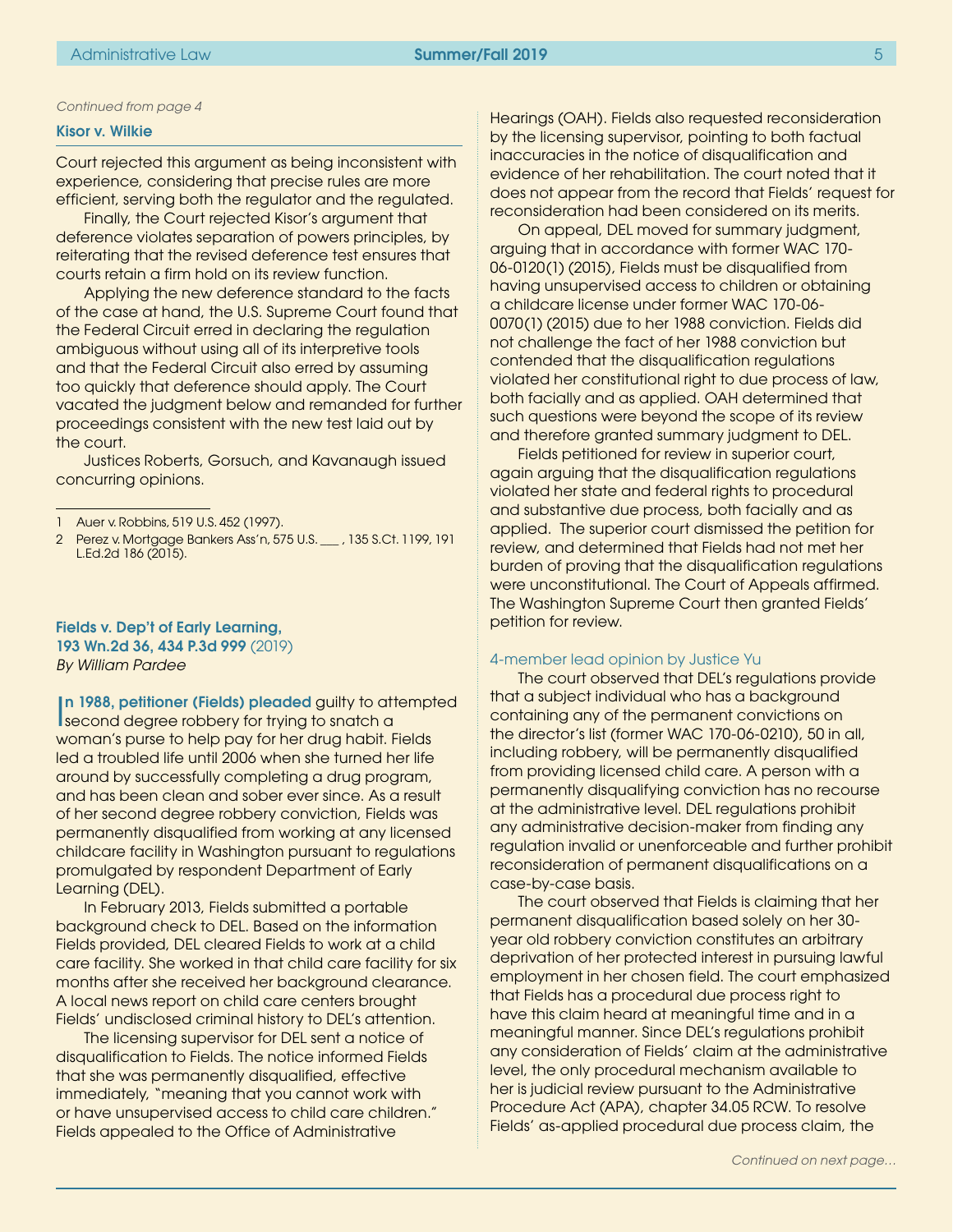### <span id="page-5-0"></span>*Continued from page 5*

## Fields v. Dep't of Early Learning

court noted it must determine whether APA review is sufficient to protect against an erroneous deprivation of Fields' protected interest in light of the specific circumstances presented.

The court reasoned that using Fields' 1988 robbery conviction as the sole basis for her permanent disqualification with no opportunity for an individualized determination presented an unusually high risk of arbitrary, erroneous deprivation. In light of this unusually high risk, the court concluded that the additional procedure of an individualized determination at the administrative level would be "extremely valuable," because it would mitigate the risk of erroneous deprivation. Further, the court concluded that because DEL regulations explicitly prohibit such an individualized determination of a person with a permanently disqualifying conviction, in such circumstances, "APA review does not provide sufficient procedural protections given the high risk of erroneous deprivation." The court reasoned that an individualized determination at the administrative level would drastically reduce the risk of erroneous deprivation in Fields' case, and properly and fairly conducted, an individualized determination will ensure that even if Fields is ultimately disqualified, "it will not be arbitrary, but, instead, based on her 'character, suitability, and competence to provide child care and early learning services to children.'"

The court noted that the procedure on remand "need not be unusual or burdensome," noting that DEL already has regulations governing individual determinations of those with troubling past behavior but without any disqualifying convictions. The court also stressed that "Fields is only entitled to be heard in accordance with existing procedures, where her attempted second degree robbery conviction is considered along with the rest of her history, both favorable and unfavorable." The court recognized that DEL "also has a legitimate interest in easing administrative burdens that would come with requiring a case-by-case evaluation of every person who seeks qualification to work in licensed childcare facilities." That said, the court emphasized that DEL's "interest is extremely minimal given the as-applied nature of this challenge."

The court stated that it does not hold that every person with a permanently disqualifying conviction must be given an individualized administrative hearing, but only holds that in light of the unusually high risk of erroneous deprivation in Fields' particular case, the additional protection of an individualized determination of her qualifications is required as a matter of procedural due process. The court therefore remanded back to DEL for further administrative

proceedings, at which Fields' entire history and the totality of her circumstances must be considered on an individualized basis.

### Justice McCloud concurrence

The concurrence believed that DEL violated Fields' federal right to substantive due process. While it disagreed with the lead opinion's reasoning, it concurred in the result. The concurrence noted that should DEL want to disqualify Fields for other reasons, it must go through additional administrative proceedings and comply with procedural and substantive due process. "But DEL may not permanently disqualify Fields based solely on her 1988 conviction because doing so violates substantive due process."

The concurrence reasoned that because the right to pursue a trade or profession is a protected right but not a fundamental right, we apply a rational basis test. Under this test, we determine whether the challenged regulations are rationally related to a legitimate state interest. The concurrence concluded that the challenged regulation, as applied to Fields, was not rationally related to any legitimate state interest.

The concurrence agreed with the dissent that the lead opinion conflated procedural and substantive due process, noting that procedural due process only guarantees that individuals have notice and an opportunity to be heard to contest whether the rule does not apply to them, not whether it should. Noting that everyone agrees that the regulation at issue bars Fields from working at a licensed childcare facility, the concurrence views the issue as whether barring Fields because of her conviction is rationally related to a legitimate state interest, which is a question of substantive due process.

While recognizing that DEL has a legitimate interest in avoiding the administrative burden of holding an individualized inquiry in every case, the concurrence states that DEL is not required to hold an individualized inquiry in every case, but if DEL can write a bright-line regulation that seldom, if ever, violates substantive due process as applied, it can avoid individualized inquiries in most, if not all, cases. The concurrence further states that in drafting a rule that is less likely to violate a person' substantive due process rights, DEL might consider how old the person was when she or he committed the crime and the amount of time that has elapsed since the crime was committed.

In sum, the concurrence held that the challenged regulation, as applied to Fields, was not rationally related to a legitimate state interest, and therefore amounts to arbitrary and capricious government action and violates Fields' federal right to substantive due process.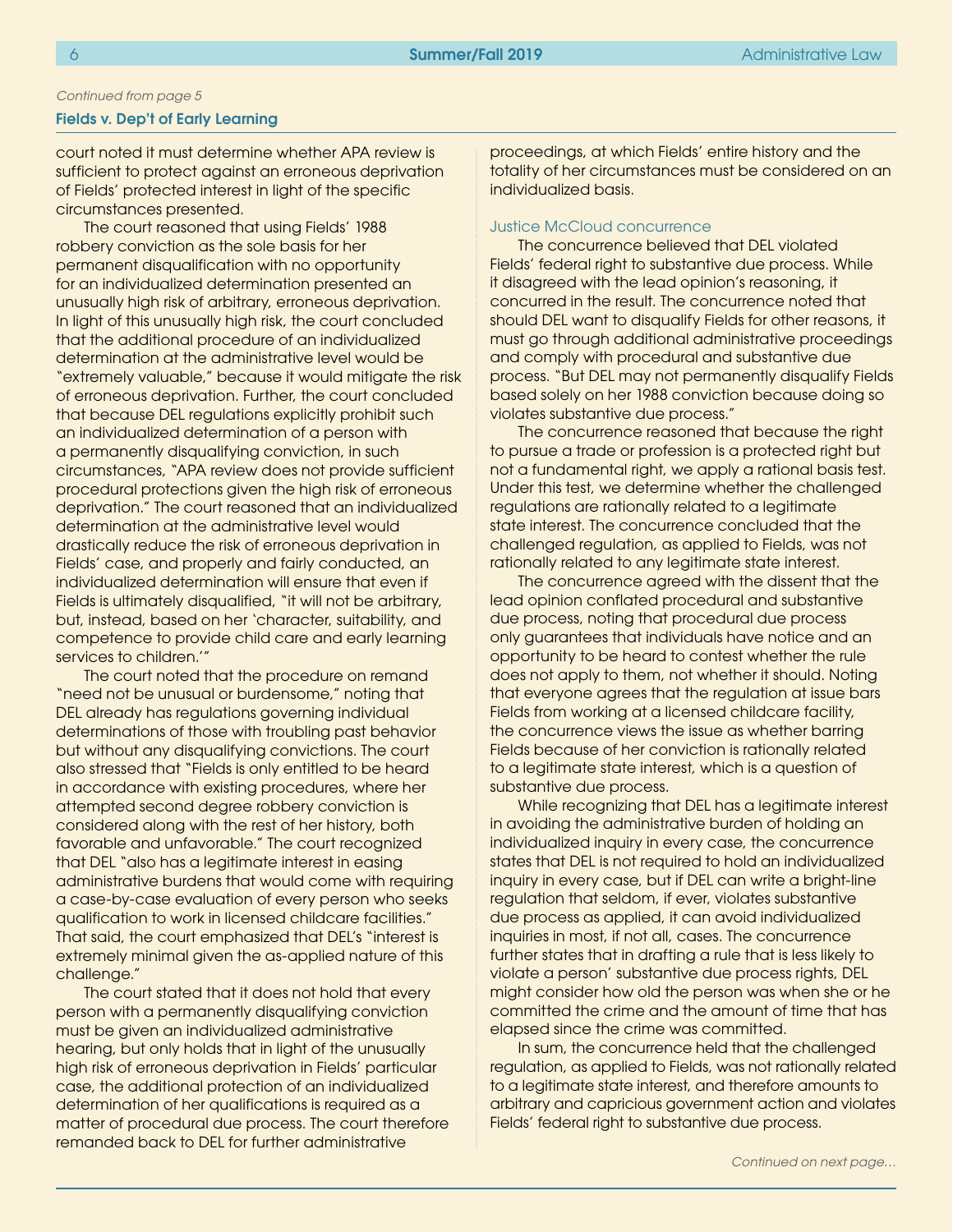#### **ADMINISTRATIVE LAW**

**ALTERNATIVE DISPUTE RESOLUTION**

**ANIMAL LAW**

**ANTITRUST, CONSUMER PROTECTION AND UNFAIR BUSINESS PRACTICES**

**BUSINESS LAW**

**CANNABIS LAW**

**CIVIL RIGHTS LAW**

**CONSTRUCTION LAW**

**CORPORATE COUNSEL**

**CREDITOR DEBTOR RIGHTS**

**CRIMINAL LAW**

**ELDER LAW**

**ENVIRONMENTAL AND LAND USE LAW**

**FAMILY LAW**

**HEALTH LAW**

**INDIAN LAW**

**INTELLECTUAL PROPERTY**

**INTERNATIONAL PRACTICE**

**JUVENILE LAW**

**LABOR AND EMPLOYMENT LAW**

**LEGAL ASSISTANCE TO MILITARY PERSONNEL**

**LESBIAN GAY BISEXUAL AND TRANSGENDER (LGBT) LAW**

**LITIGATION**

**LOW BONO**

**REAL PROPERTY, PROBATE AND TRUST**

**SENIOR LAWYERS**

**SOLO AND SMALL PRACTICE**

**TAXATION**

**WORLD PEACE THROUGH LAW** 

www.wsba.org/sections

# Join a WSBA Section Today!

Connect with others in your area of the law.

# **Why join a section?**

Membership in one or more of the WSBA's sections provides a forum for members who wish to explore and strengthen their interest in various areas of the law.

# **What are the benefits?**

- Continuing education
- Professional networking
- Resources and referrals
- Leadership opportunities
- Advancing your career
- Affecting change in your practice area

# **Is there a section that meets my interest?**

With 29 practice sections, you'll find at least one that aligns with your practice area and/or interest. Learn more about any section at www.wsba.org/sections

**What is the membership year?** Jan. 1 to Dec. 31.

# **What about law students?**

Law students can join any section for \$18.75.

# **What about new members?**

Newly admitted members can join one section for free during their first year.

# **It's easy to join online!**



*Continued from page 6*

### Fields v. Dep't of Early Learning

# 4-member dissenting opinion by Chief Justice Fairhurst

The dissent states that in arguing that procedural due process requires DEL to give her an individualized hearing, both Fields and the lead opinion conflate procedural and substantive due process. The dissent views Fields' argument as that DEL's rule is over inclusive and therefore there is a risk that Fields will be deprived of the right to provide childcare even though she may not pose a risk to children. The dissent observes that Fields' true claim is one of substantive due process, and that she fails to meet the heavy burden of showing that the decision to permanently disqualify her from providing childcare services based on her conviction is not rationally related to the legitimate government interest in protecting children.

The dissent observes that although procedural due process sets limitations on the process the government must provide before depriving an individual of liberty or property interests, substantive due process limits the rules the government may adopt governing those deprivations.

The dissent notes that procedural due process only guarantees that individuals have notice and an opportunity to be heard to contest whether the rules apply to them, not whether they should. Moreover, the dissent states that the fact that Fields was not able to challenge the constitutionality of the DEL rule within the administrative process itself is not a procedural due process violation. Along those lines, the dissent states: "Procedural due process does not require an agency to hear a constitutional challenge with the administrative process." (Citing *Dixon v. Love*, 431 U.S. 105, 113-114, 97 S.Ct. 1723, 52 L.Ed.2d 172 (1977)).

The dissent observes that, as in *Dixon*, the decision to disqualify Fields is automatic under DEL rules once she admitted that she had a prior conviction. The dissent notes that Fields is arguing for the right to appear in person in the administrative process to argue that DEL should show leniency and depart from its own rules. In response, the dissent states that in *Dixon* the U.S. Supreme Court rejected the argument that procedural due process grants this right, and it would reject it here also. (Citing *Connecticut Dep't of Pub. Safety v. Doe*, 538 U.S. 1, 6, 123 S.Ct. 1160, 155 L.Ed.2d 98 (2003) in which the court unanimously rejected a due process claim because the law at issue did not allow for individualized considerations of dangerousness – stating "plaintiffs who assert a right to a hearing under the Due Process Clause must show that the facts they seek to establish in that hearing are relevant under the statutory scheme.") In applying Doe, the dissent reasoned that Fields is not entitled to an individualized administrative hearing because she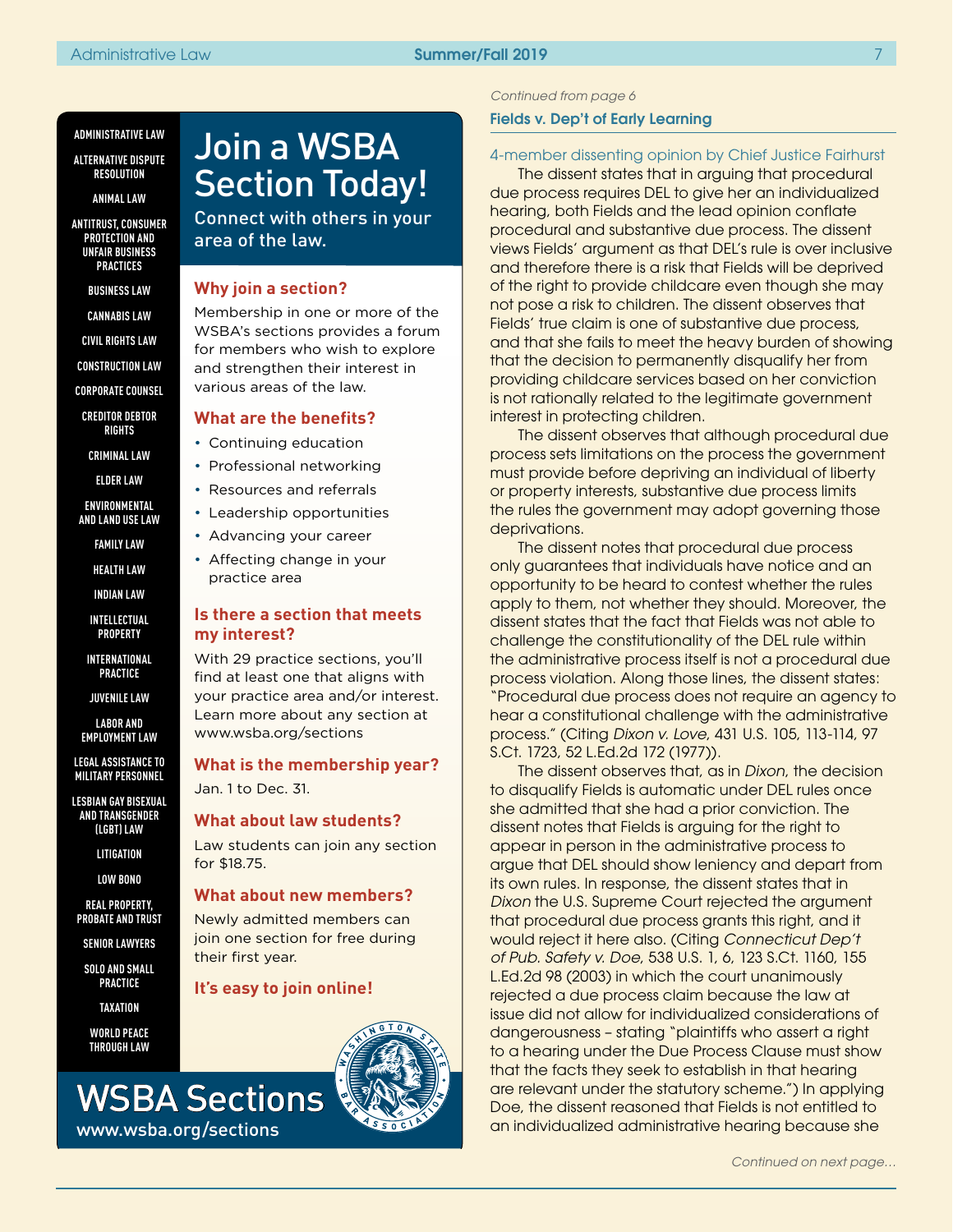# *Continued from page 7*

### Fields v. Dep't of Early Learning

cannot show that the facts she seeks to establish in that hearing are relevant under the statutory scheme. Regardless, the dissent also emphasized that Fields did have the opportunity to obtain review of her claim that the DEL rule was unconstitutional as applied to her by filing in the superior court. The dissent stated that just because she could not make this challenge, or any other constitutional challenge, during the administrative process did not violate Fields' rights to procedural due process. Along those lines, the dissent stated: "Procedural due process does not require that administrative hearings consider all possible claims, such as whether a rule violates substantive due process as applied in a particular case." The dissent concludes that because "Fields had the opportunity to make her substantive due process claims in superior court, she was not denied procedural due process."

The dissent indicates that the lead opinion fails to acknowledge the extent of the increase in the administrative burden on DEL based on its ruling, which it believes will be great. DEL explained that it receives 21,000 applications each year. The dissent believes that it is inevitable with that number of applications that others, like Fields, will also argue they are rehabilitated despite their convictions for disqualifying crimes. As such, the DEL will be forced to make a choice each time a person claims to be rehabilitated: It can provide individualized hearings to everyone who makes this claim, including people with disqualifying convictions for child molestation and child rape, as Fields advocated for at oral argument; or it can deny individualized hearings to other applicants, in which case this court may decide that this violates their procedural due process rights. Furthermore, the dissent reasons that by holding that Fields was denied procedural due process in this case, the lead opinion will require the agency to consider the argument that its own rule is unconstitutional as applied. But DEL's regulations do not allow parties to make constitutional claims in the administrative process for good reason: questions of constitutionality are best left to the courts. The dissent believes that by expanding the bounds of procedural due process, the lead opinion "invites a flood of litigation." Some applicants who are clearly disqualified will file suit, and a superior court will have to determine whether or not the applicant is in the same situation as Fields, or a sufficiently similar situation, to demand the same relief. The dissent notes that even if these decision could be easily made, having to hear these new challenges would impose a large burden on DEL and the court system. The dissent believes that although DEL's disqualification rule may be both under and over inclusive in certain instances, it provides the

clear advantage of avoiding the time and expense of individualized hearings in each of these cases. In sum, the dissent would find that Fields' procedural due process claim fails because, as the lead opinion admits, there is no risk of erroneously applying the law at issue here, and the burden on the state of granting individualized hearings would be great.

As for Fields' substantive due process claim, the dissent notes that when applying the rational basis test, the courts do not require that the government's action actually advance its stated purposes, but merely look to see whether the government could have a legitimate reason for acting as it did. The dissent continues stating that if it is at least fairly debatable that the government's conduct is rationally related to a legitimate government interest, then there has been no violating of substantive due process. The dissent states that in this case the question is whether there could be a rational basis for permanently disqualifying Fields based on her robbery conviction without giving her an individualized hearing. The dissent reasons that although it is not a guarantee that a robbery conviction means a person will pose a danger to children and it may be true that Fields in fact does not pose a danger to children today, under the rational basis test, the court need only find that DEL could have a rational basis for acting as it did. The dissent concludes that DEL's disqualification regulations are a reasonable means to advance the state's legitimate interests. The dissent believes that it is not irrational for DEL to conclude that because Fields has committed a violent crime that she has demonstrated an impulsivity and a willingness to hurt another human such that she should be categorically barred from work in childcare facilities. The dissent observes that Fields "has failed to meet her heavy burden under the rational basis test to show that DEL's decision to permanently disqualify her based on her robbery conviction is not even rationally related to the State's strong interest in protecting children and avoiding the administrative expense of holding an individualized hearing." Based upon this, the dissent states that it would hold that Fields has failed to show that the DEL rule is an unconstitutional violation of her substantive due process rights.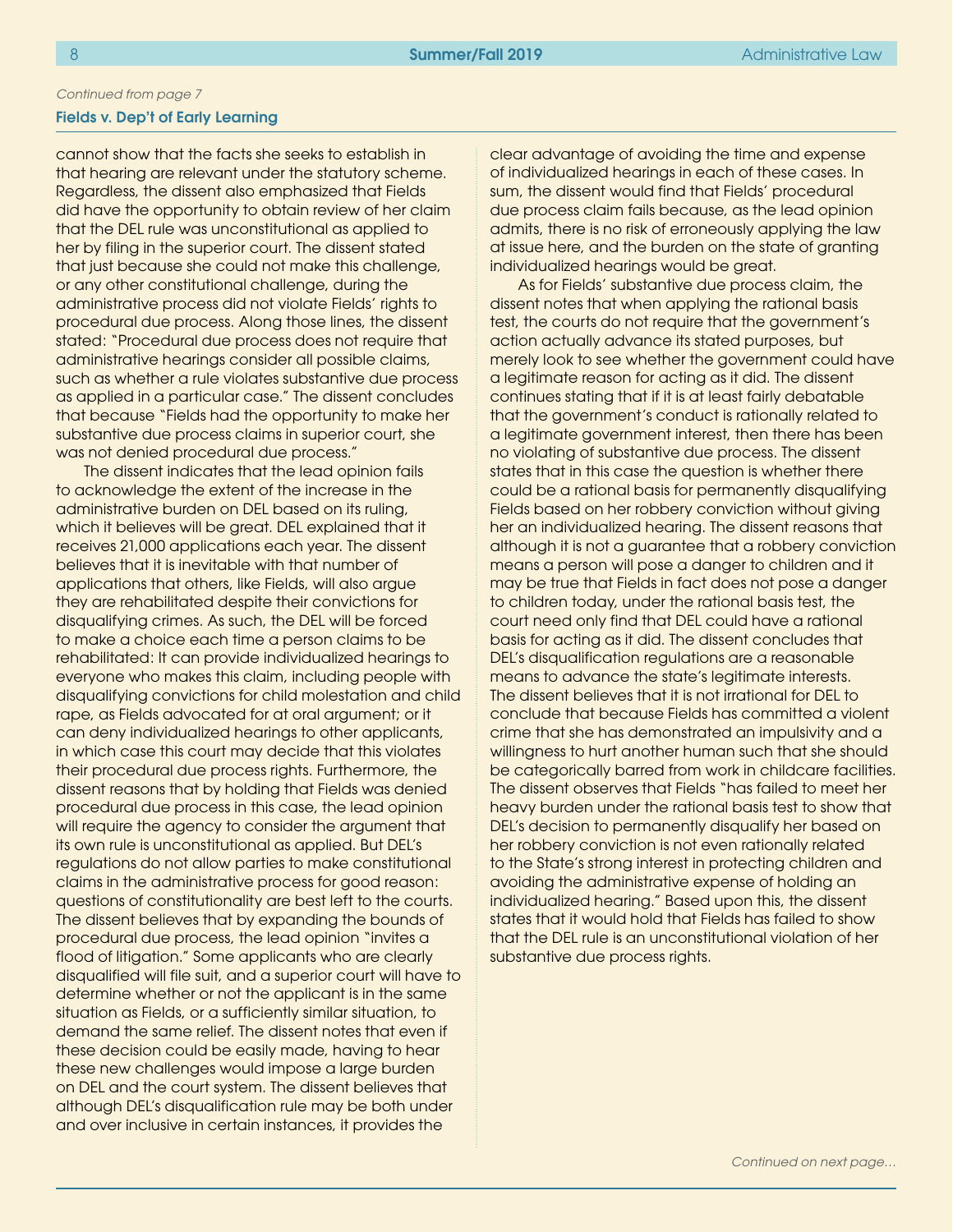In December 2013, Kittitas County (the County) not<br>Ithe Washington State Liquor and Cannabis Board n December 2013, Kittitas County (the County) notified (the Board) of its objection to a license application for a marijuana producer/processor operation. The objection was based solely on the location of the operation. Marijuana production and processing is permitted in the County only "in certain land use zoning designations" and "under strict conditions." The Board granted the license over the County's objection. In correspondence to the County, the Board indicated that it could not base its denial of an application on local zoning laws.

In response, the County petitioned the Board under RCW 34.05.240 for a declaratory order. The County argued that the site-specific nature of marijuana licenses means that licensing decisions are subject to local zoning regulations. In response, after issuing a notice of proceedings and receiving input from numerous cities and counties which generally supported the County's position, the Board determined that neither the marijuana licensing statute nor the Growth Management Act (GMA), chapter 36.70A RCW, required its adherence to "all local zoning laws and land use ordinances prior to granting a license."

The County successfully appealed the Board's decision to the Kittitas County Superior Court. In reversing the Board's decision, the superior court ordered the Board to "only approve those licenses which are in compliance with local zoning."

On appeal, the County argued that the GMA requires the Board to deny marijuana licenses to marijuana producers, processors, and retailers whose site locations are in areas with local zoning restrictions. The County reasoned that, because the Board is a state agency, RCW 36.70A.103 requires it to adhere to local zoning restrictions when it issues site-specific marijuana licenses. In response, the Board stated that RCW 36.70A.103 applies only to actions taken by a state agency acting in its proprietary capacity as the developer or operator of a public facility site. Based upon this, the Board reasoned that because licensing decisions, even if site specific, do not involve a state agency acting in its proprietary capacity, RCW 36.70A.103 is inapplicable.

The court concluded that the plain language of RCW 36.70A.103 favored the Board's approach, because that statute is concerned with governmental agencies involved with siting public facilities, a view supported by WAC 365-196-530(2), a Department of Commerce regulation. But, the court noted, nothing in that statute suggests state agencies must be concerned with local zoning restrictions when

engaged in purely governmental functions, such as determining the appropriateness of a state license. The court noted that the GMA merely "implies" that governmental agencies "should take into account" growth management programs when engaged in "discretionary decision making." WAC 365-196-530(4).

As to the Board's decision to issue marijuana licenses, the court concluded this was not a siting activity, and even though such licenses are locationspecific, they do not confer final authority to actually open a marijuana site. The Board's regulations specify that a license holder must comply with local laws including zoning requirements—before going into business. WAC 314-55-020(15). The court observed that zoning laws remain in full force regardless of whether a license is issued, the Board's decision to license a business in a zoning-restricted area may mean the license will have little utility, and nothing in the limited nature of the Board's license changes local development plans or undermines the GMA's policy of coordinated development.

In response to the County's claim that the state marijuana laws (RCW 69.50.331(7) and (10)) themselves require the Board to adhere to local zoning rules in issuing licenses, the court concluded that the County's reliance on those laws was misplaced. The court stated this statute only requires communication with local governments, but not compliance with local zoning laws. The court observed that if the legislature intended to require the Board to adhere to local zoning laws, it would have done so directly (citing RCW 69.50.331(8) (c)). Moreover, the marijuana licensing statutes sets forth numerous circumstances requiring license denial, but noncompliance with local zoning standards is not among them. RCW 69.50.331(1)(b), (2)(b), and (8).

The court also pointed that although normally a licensee's failure to begin operations within 24 months of licensure will result in license forfeiture (RCW 69.50.325(3)(c)(ii)(B)), under a 2017 amendment a licensee who is unable to open a business due to zoning restrictions is protected from the forfeiture rule. RCW 69.50.325(3)(c)(v). The court reasoned that by adopting such protections for those who cannot begin operations because of zoning restrictions, "the legislature recognized that the Board's licensing decisions are not dependent on zoning regulations," but rather "the legislature's action indicates an understanding that a licensing decision is separate and apart from zoning compliance."

In conclusion, the court stated while there appeared to be broad support for imposing zoning restrictions on the Board's licensing authority, "this is a matter that must